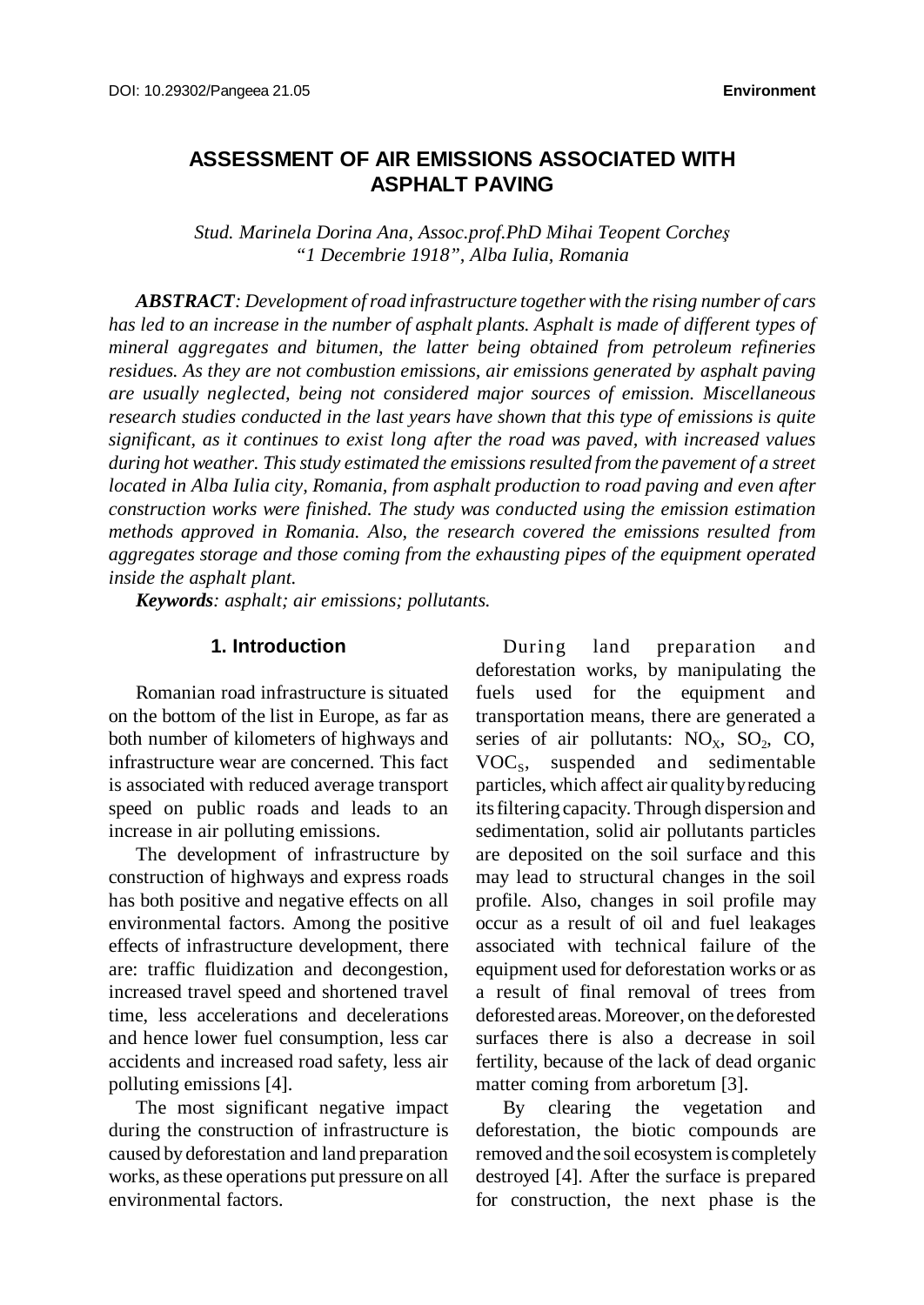44 *Marinela Dorina Ana, Mihai Teopent Corcheş*

construction of road superstructure. First, a foundation layer made of ballast is laid and compacted; then, it is laid a layer comprised of crushed stone, followed by a layer of asphalt mixture and a layer made of sieve binder. The upper surface, which is also called wear layer, is the last layer and it is comprised of asphalt concrete.

Asphalt products are construction materials resulted from specific technological processes and they are comprised of different aggregates, bitumen and other additives. These products must fulfill the following legal requirements:

- The aggregates used for bituminous coatings can be made of processed or unprocessed natural rocks; the minimum class to which they belong and also the physical-mechanical characteristics of their origin rock must be in accordance with SR 667.
- The filler used for making bituminous road coatings must be in accordance with SR EN 13043 and/or STAS 539;
- The binders must be in accordance with SR EN 12591;
- The additives may be added directly into the bitumen or in the asphalt mixture and they must fulfill SR EN 13108 requirements.

All these compounds are heated and then they are mixed up in concrete and asphalt mixtures stations. The installations used in the technological process of obtaining concrete and asphalt mixtures are sources of pollutant emissions, such as: particulate matter,  $VOC<sub>s</sub>$ ,  $SO<sub>2</sub>$ ,  $CO$ ,  $NO<sub>X</sub>$  [6].

Asphalt is a source of VOCs emissions, in all phases, from its production to road construction and also in the road exploitation phase. A study conducted by Peeyush Khare and co. in 2020 [7], during asphalting works, has shown that the total quantity of emissions doubled when the temperature rose from 40°C to 60°C and it increased with 70% (average value) when the temperature raised with  $20^{\circ}$ C from 60 $^{\circ}$ C to 140 $^{\circ}$ C.

The presence of suspended particulate

matter in air may trigger changes in cardiac physiology and/or a lot of biochemical changes in the blood (thrombosis caused by increased blood viscosity) and because ofthat the proper functioning of cardiovascular system is at risk. Old persons, with preexistent cardiac diseases are more susceptible to suffer from changings in cardiac rate related to PM pollution. It is known that  $PM_{10}$  are responsible for an increase in mortality and/or morbidity. Also, PM exposure may lead to pulmonary inflammation and sudden death, but it can also affect digestive system [2].

Nitrogen oxides NOx and sulfur dioxide result from the combustion process, when the combustion of fuels takes place at high temperatures. Usually, they are generated by road traffic and industrial activities. These oxides are responsible for acid rain, photochemical smog and greenhouse effect. Nitrogen oxides have a significant contribution also in water and soil acidification, by their accumulation in the soil following the excessive use of nitrogen as a fertilizer [5]. Suspended particulate matter PM ( $PM_{2.5}$  and  $PM_{10}$ ) come both from natural and anthropic sources and they represent a complex mixture of very small particles and liquid drops (aerosols), covering a wide range of chemical compositions and diameters and having a negative impact on the environment, as they act as a greenhouse gas [2].

# **2. Materials and methods**

In this study, there were estimated the quantities of air emissions generated during the construction of a street in Alba Iulia city and also during the production of the asphalt products needed for the construction works. The emissions of air pollutants were estimated in accordance with Order 3299 of 28.08.2021 for the approval of the methodology for conducting and reporting inventories on emissions of pollutants into the atmosphere [8].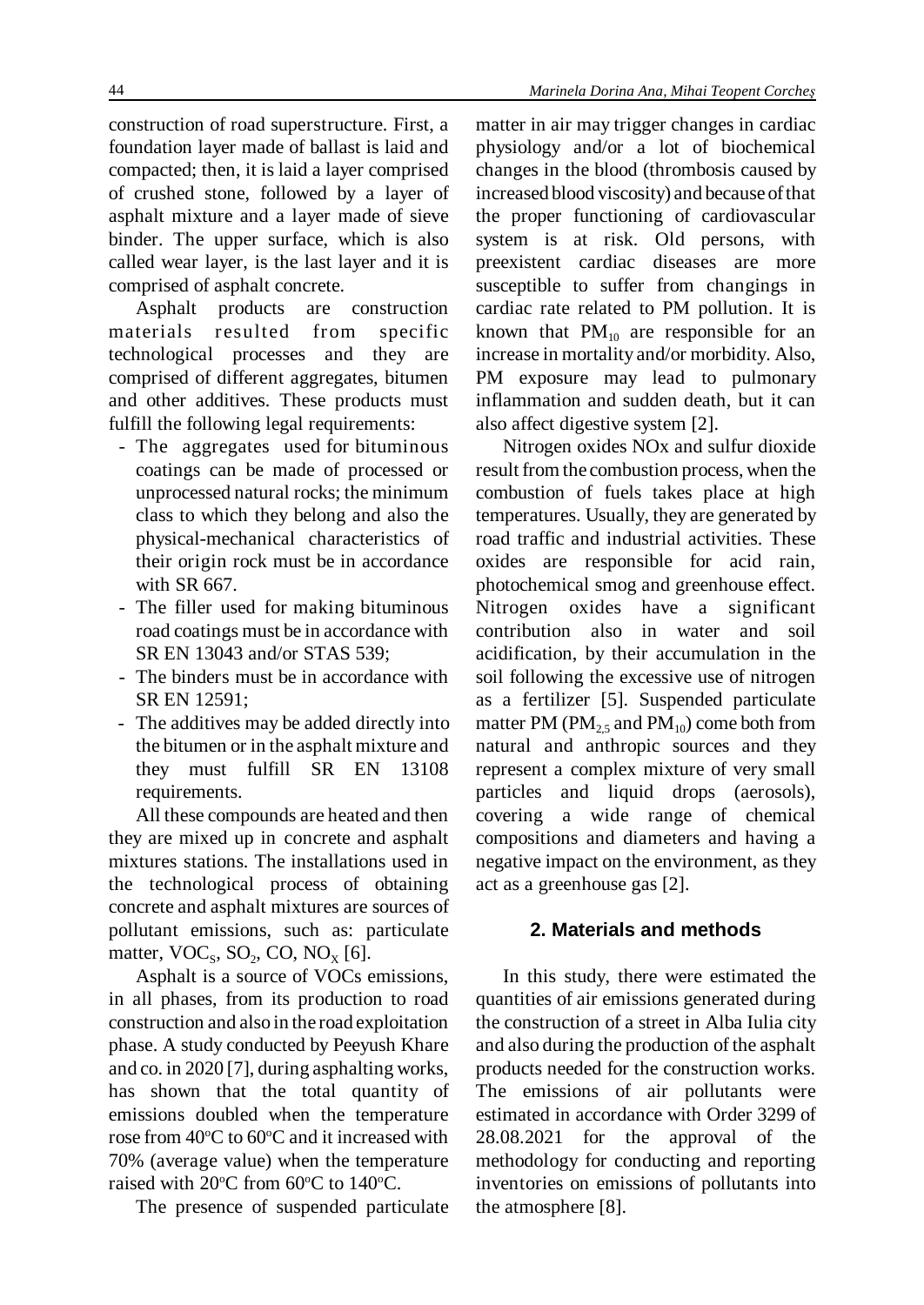### **2.1. Description of Project**

For this study, it was chosen Brându ei Street, which is located in Alba Iulia city, Alba county, from the intersection with Lalelelor Street to the intersection with Carpenului Street, on a 2532 m length. Due to the fact that the street belongs to the category of importance "C", class of importance III, for construction works there were used the following asphalt mixtures, in accordance with SR EN 13108-1:

a) 30 cm ballast foundation layer: made of a mixture of natural aggregates originated from stable rocks, that do not alter in the presence of water, air or/and frost, free of foreign substances and having maximum granulation of 63 mm. The ballast was brought by trucks from the sorting site directly at the construction

mixed with natural sand 0/4 (50%), limestone filler.

c) 6 cm wear layer, made of BA 16 asphalt mixture: this is the final layer, the road tread layer, and it is laid over the bonding layer. The BA 16 asphalt mixture is comprised of: bitumen, natural aggregates –  $8/16$ , crushing sand –  $0/4$ (75%) mixed with natural sand 0/4 (25%), limestone filler.

#### **2.2. Asphalt mixtures**

For the construction works, there were used hot asphalt mixtures with fast drying (RC – rapid cure), containing 8% bitumen; the bitumen contains 35% solvent (naphtha – volatile substance obtained from petroleum) and it is applied in accordance with SR 754.

| Name of substance | Classification and labelling of chemical substances<br>(according to REGULATION (EC) No 1272/2008 on classification, labelling<br>and packaging of substances and mixtures) |                          |        |  |
|-------------------|-----------------------------------------------------------------------------------------------------------------------------------------------------------------------------|--------------------------|--------|--|
| or mixture        | Category hazardous /non-                                                                                                                                                    | Hazard class and         | Hazard |  |
|                   | hazardous (H/N)                                                                                                                                                             | category code(s)         | phrase |  |
|                   |                                                                                                                                                                             | Flam. Liq. 3             | H 226  |  |
|                   |                                                                                                                                                                             | <b>STOT SE 3</b>         | H 336  |  |
| Kem Kromic        | н                                                                                                                                                                           | <b>STOT RE1</b>          | H 372  |  |
|                   |                                                                                                                                                                             | Asp. Tox. 1              | H 304  |  |
|                   |                                                                                                                                                                             | <b>Aquatic Chronic 3</b> | H412   |  |

Table 1 - Classification of naphtha, according to the Regulation (EC) No. 1272/2008

site, without being stored in a construction site organization. The spreading and leveling of the ballast were done with the help of a bulldozer and for the compacting works it was used a compactor cylinder. The execution works for the foundation layer were conducted in accordance with STAS 6400-84 and SR EN 13242.

b) 7 cm bonding layer (binder), made of BAD 20 asphalt mixture: it is an intermediate layer, which connects the foundation layer and the wear layer. The BAD 20 asphalt mixture was comprised of the following materials: bitumen, natural aggregates 16/20, sand 0/4 (50%)

#### **2.3. Asphalt mixture production plant**

The asphalt mixtures needed for construction works were prepared from new aggregates, in a fix hot preparation installation with countercurrent drying-kneading drum, which had a production capacity of 120 tons /hour and which was equipped with installations for retention of mineral particles and flue gas filtration. The station has a 12h /24h operating schedule.

Hot mix asphalt mixture is produced in an installation which hasthe following main compounds:

 - consumer warehouse for aggregates, filler, bitumen, equipped with silos for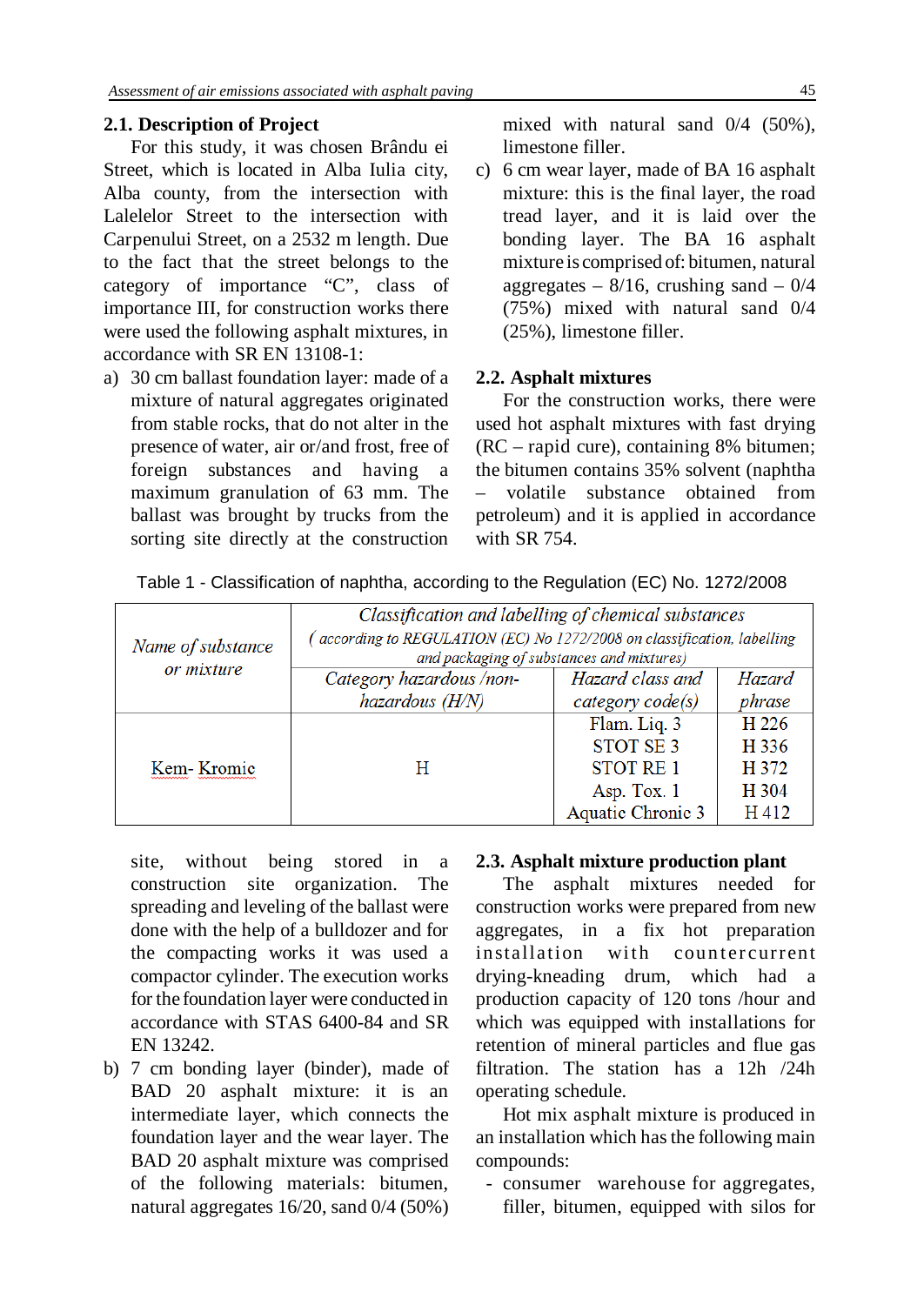new aggregates and tanks for bitumen storage

- supply and pre-dosing system for aggregates
- vibrating equipment
- dosing system for aggregates, filler, bitumen
- aggregates heating and mixing installation
- bitumen heating system
- retaining system for the fine particles coming from aggregate dedusting; this system has a 99% efficiency and it ensures the collection of fine particles, so that they can be reused
- transportation system for hot materials;
- mixture storage system.

tons/hour, it resulted that, for the production of this quantity of mixtures, the station has to work ca. 39 hours.

# **2.5. The calculation of the dust emissions generated by aggregates storage**

The emissions coming from raw materials storage are fugitive emissions. Therefore, the estimation of this type of emissions will be done using the guide: EMEP/EPA Storage, handling and transport of mineral products, 2013, cod NFR 2.A.5.c. According to this guide, the emissions coming from controlled aggregates storages is presented in Table 2. Taking into account the fact that the aggregates warehouse covers a surface of 0,155 ha and considering that

| Pollutant         | <b>Emission factors</b> | 95 % Confidence interval |       |
|-------------------|-------------------------|--------------------------|-------|
|                   | ton/ha/year             | lower                    | upper |
| TSP               | 1,64                    | 0.62                     | 3,28  |
| $PM_{10}$         | 0,82                    | 0.41                     | 1,64  |
| PM <sub>2.5</sub> | 0,082                   | 0.041                    | 0,164 |

#### Table 2 - Emission factors for mineral products storage in controlled storages

# **2.4. The calculation of the quantity of asphalt mixture needed for the construction works**

In order to calculate the quantity of asphalt mixtures, there were taken into account the following parameters: road length 2532 meters, road width 6 meters, bonding layer height-7 cm, wear layer height 6 cm, the specific weight of asphalt mixtures 2,35 tons/cubic meter. Thus, the quantity needed for the construction works, resulted from calculations, was ca. 4641,156 tons. As the production capacity of the installation is 120

the time needed to prepare the quantity of mixtures necessary for the construction works is ca. 4 days, it was possible to estimate the quantity of pollutants emitted during the Brandusei Street construction (Table 3).

## **2.6. Emissions generated during the production of asphalt**

The emissions of pollutants were estimated using the method regulated by the Order no. 3299 from 28/08/12, Annex 1 "Procedure for the compillation of local

Table 3 – Estimated dust emissions during aggregates storage

| Pollutant         | Mass flow     |            |          |       |        |
|-------------------|---------------|------------|----------|-------|--------|
|                   | $tons/4$ days | $g/4$ days | tons/day | g/day | g/s    |
| <b>TSP</b>        | 0.0028        | 2800       | 0.0007   | 700   | 0.008  |
| $PM_{10}$         | 0.0014        | 1400       | 0.00035  | 350   | 0.004  |
| PM <sub>2.5</sub> | 0.00014       | 140        | 0.000035 | 35    | 0,0004 |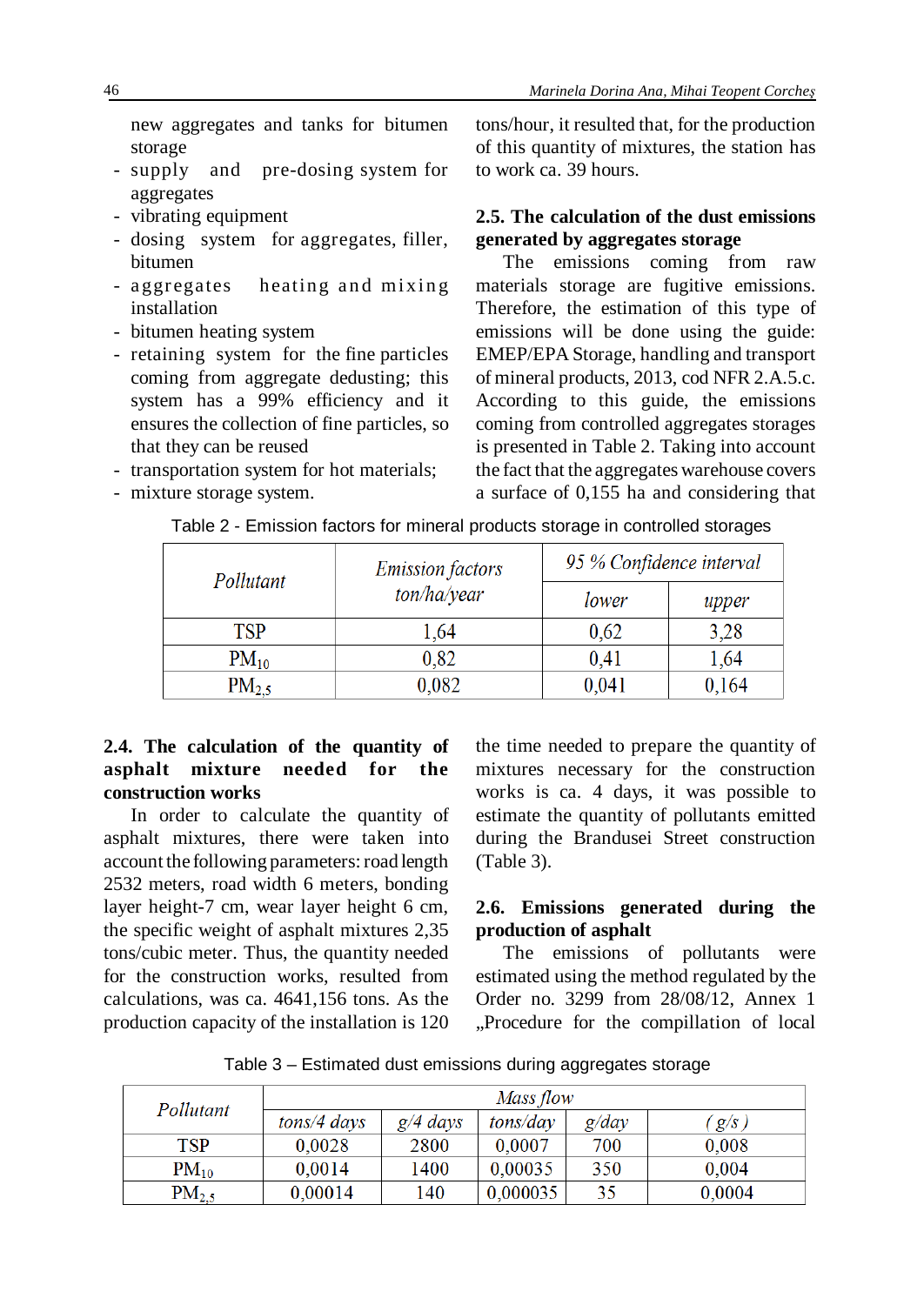emsissions inventories and national emissions inventory, in accordance with the requirements of the EMEP/EEA Guide".

The main sources of air pollution associated with the functioning of the station for the preparation of 4641,156 tons of asphalt mixture are:

- the combustion installations of the asphalt mixture station;
- the equipment used for the manipulation of raw materials inside the station;
- the means of transportation used for raw materials and final products.

The main pollutants emitted during the functioning of the installation are:

- the gases emitted as a result of fuel combustion, necessary in order to obtain high temperatures for aggregates drying and bitumen heating operations (CO and  $CO<sub>2</sub>$ , NO<sub>X</sub>, hydrocarbons, VOC<sub>S</sub>);
- sedimentable and suspended mineral particles, coming from the manipulation, storage and processing of mineral aggregates
- exhaust gases, emitted by the technical equipment that manipulates raw materials inside the station  $(NO_X, CO_X, VOC_S,$ particulate matter).

The methodology applied for the estimation of emissions generated during the preparation of asphalt mixtures is US

**TSP** 

 $PM_{10}$ 

 $PM<sub>2.5</sub>$ 

measurements at one or more installations from the same activity field, but there can also be predetermined emission factors, whose values are taken form specialty literature. Emission estimation based on emission factors requires data concerning the type of activity considered, expressed in fuel consumption and production.

The general formula used to estimate the emission of a certain pollutant coming from an activity or installation is:

$$
E_{\text{pollutant}} = AR_{\text{production}} \textbf{\textcircled{F}} F_{\text{pollutant}}
$$

where:

- *Epollutan*t=the emission of a specified pollutant; *ARproduction*=activity rate for the paving of the road with asphalt mixtures;
- *EFpollutant*=emission factor for the specified pollutant [g/t].

### 2.6.1. Emissions of particulate and NMVOC<sub>S</sub>

During the functioning of the installation were calculated using the emission factors for drum mix hot mix asphalt plants, with no emission control systems, in accordance with EEA Guide 2016, NFR 2.D.3.b., SNAP 040611, presented in table 4.

Because the asphaltic mixture station is provided with particle bag filters, having an efficiency of 99%, the emission factors

| accordance with EEA Guide 2016) |                         |       |                          |  |
|---------------------------------|-------------------------|-------|--------------------------|--|
| Pollutant                       | <b>Emission factors</b> |       | 95 % Confidence interval |  |
|                                 | $(g/asphalt$ tons)      | lower | upper                    |  |
| NMVOCs                          |                         |       | 100                      |  |

10

20

 $\mathbf{1}$ 

13.000

3.000

700

Table 4. Particulate matter emission factors for drum mix hot mix asphalt plants (in accordance with EEA Guide 2016)

 $EPA/AP - 42$ , chapter 11.1, Hot mix asphalt plants", with first level approach. This is based on emission factors, which are used on the assumption that all industrial units with the same production lines have the same emissions structure. Emission factors are usually established by conducting

presented above had to be reduced considering the filters efficiency.

140000

10000

2000

Considering a functioning schedule of 12 hours/day and an asphalt preparation capacity of 120 tons/hour, the quantities of emissions (g/s) are: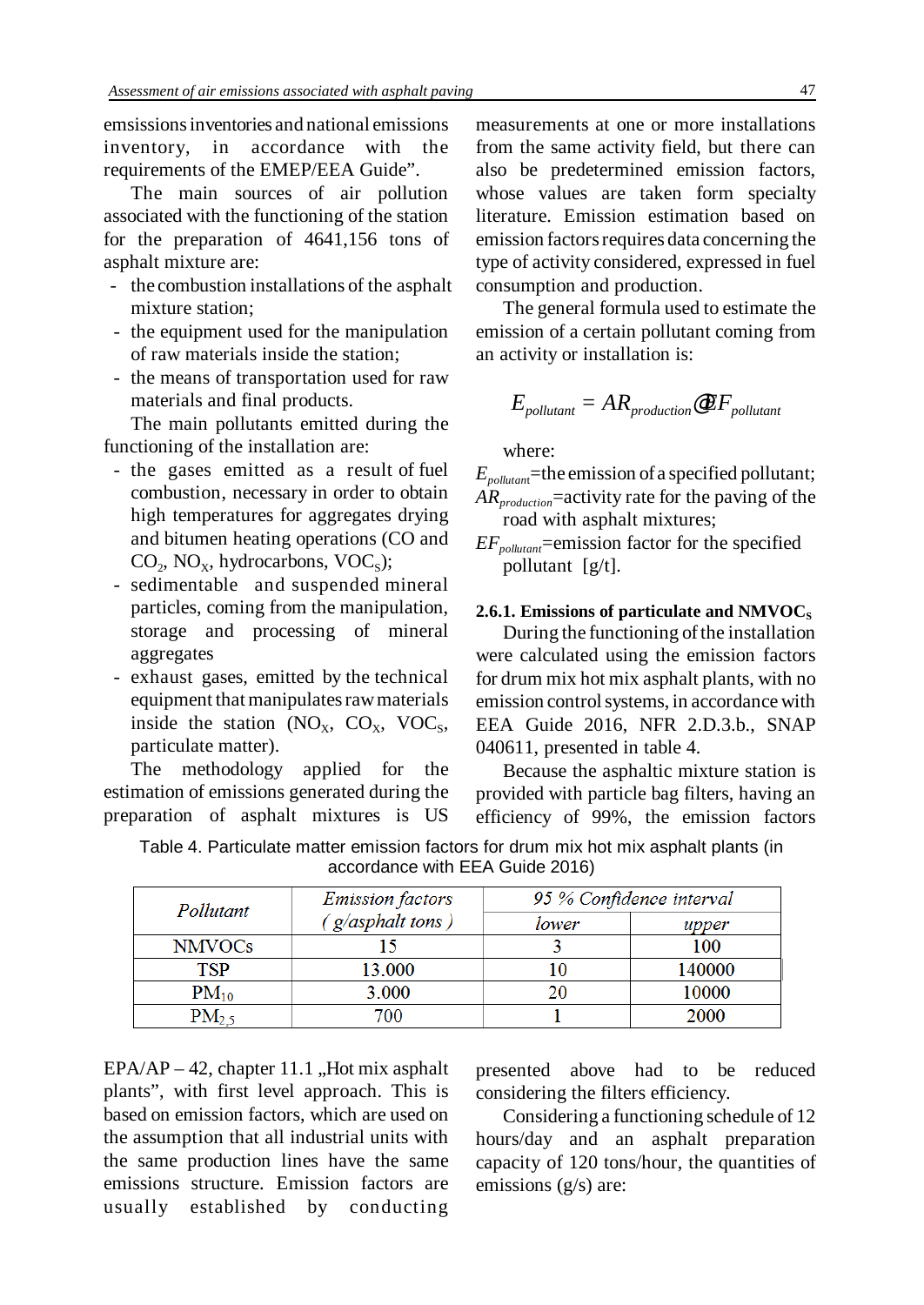| Pollutant         | <b>Emission</b> factor | Emissions                     | Mass flow    |
|-------------------|------------------------|-------------------------------|--------------|
|                   | (g/asphalt tons)       | $(Kg/4641, 156$ asphalt tons) | $\sigma/s$ ) |
| <b>NMVOCs</b>     |                        | 69.617                        |              |
| TSP               | 130                    | 603,35                        | 4.33         |
| $PM_{10}$         |                        | 139,23                        |              |
| PM <sub>2.5</sub> |                        | 32,48                         | 0.23         |

Table 5 - Estimated dust and NMVOCs emissions during the preparation of the mixture

#### **2.6.2. Emission of gases from the exhaust chimney**

They are stationary, ducted sources of pollution, the main exhausted gases being:  $CO, NO_x, SO_x$ . The emissions were estimated considering the emission factors for combustion operations in production and construction activities, NFR1.A.2, SNAP 03, for asphalt stations, from EEA Guide 2013. In accordance with this document, the emission factors are:

fuel consumption of ca.  $20001$  (ca.  $1700$  kg) for the entire operating period needed to produce the quantity of asphalt required to pave the analyzed road.

During the operating of Diesel engine equipment, there are generated a series of pollutants, such as:  $NO<sub>x</sub>$ , CO, NMVOC<sub>s</sub>,  $NH<sub>3</sub>$ , N<sub>2</sub>O, PM. These emissions are exhausted directly into the atmosphere, during the following operations: the filling of silo with aggregates, the transportation of

Table 6 - Emission factors for combustion gases (in accordance with EEA Guide 2013)

| Pollutant | <b>Emission factors</b> | 95 % Confidence interval |       |
|-----------|-------------------------|--------------------------|-------|
|           | $'$ g/asphalt tons,     | lower                    | lower |
|           | 200                     | 100                      | 300   |
|           |                         |                          |       |
|           |                         |                          |       |

The emission of gases during the production of the quantity of asphalt mixtures needed for the road pavement are presented in the following table:

materials and final products inside the station. All these sources are mobile and fugitive, with a temporary, strictly local and

Table 7 – Estimated gases emissions during mixture preparation

| Pollutant | Emissions     |              |  |
|-----------|---------------|--------------|--|
|           | Kg/4641,156 t | g/4641, 156t |  |
| CΟ        | 928,231       | 928.231      |  |
| $NO_x$    | 165,225       | 165.225      |  |
|           | 82.148        | 82.148       |  |

#### **2.6.3. The calculation of emissions generated by exhaust gases associated with intern traffic**

In order tocalculate these emissions, there were taken into account the machineries used inside the asphalt station (3 dumpers, 1 front loader and 2 bucket elevators), with a total

low level impact.

The emissions were estimated taking into account the following emission factors for exhaust gases from transportation field – for heavy-duty Diesel vehicles – in accordance with EMEP/EEA Guide 2013, NFR code 1.A.3.b.iii.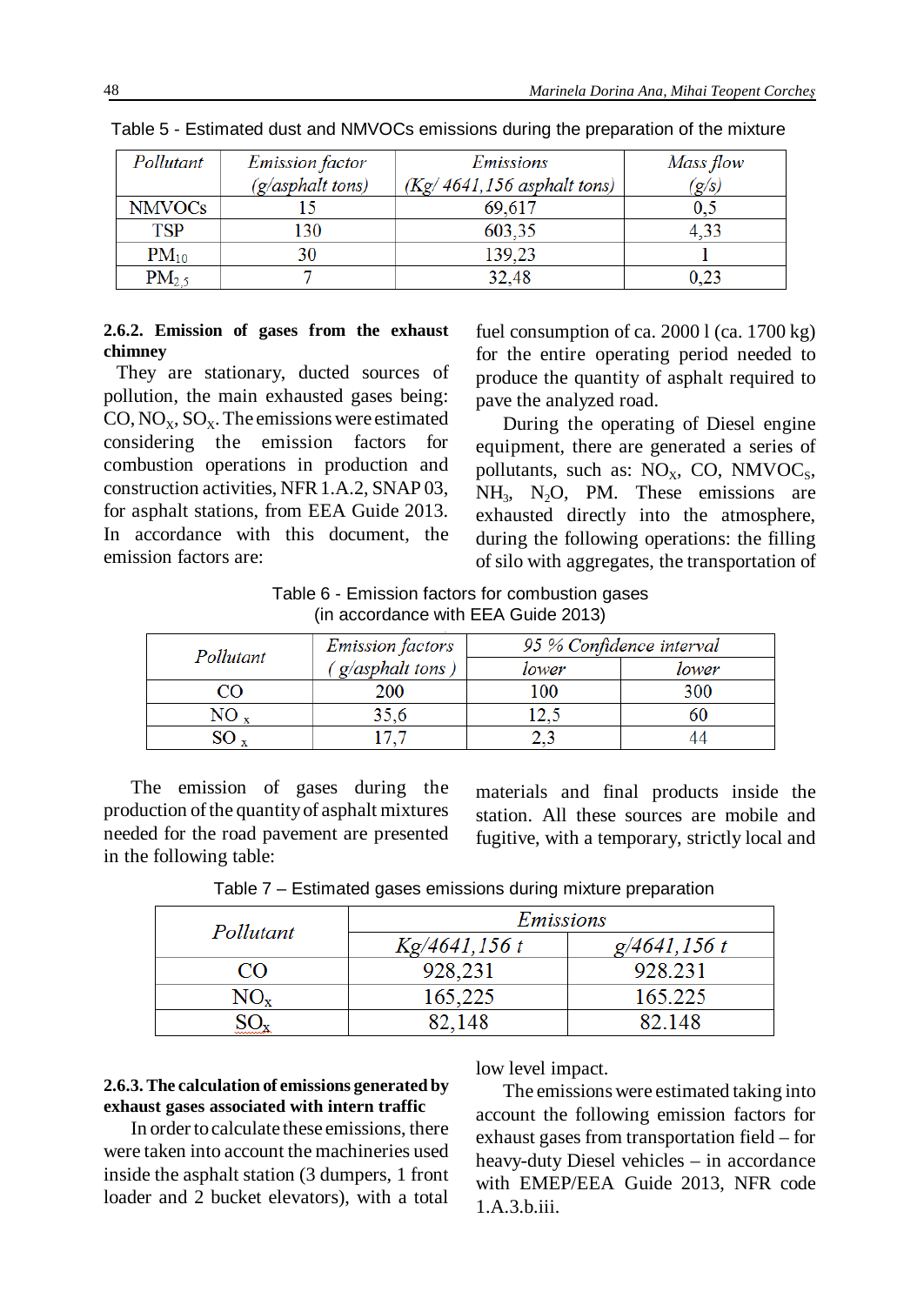| Pollutant                | <b>Emission</b> factors | 95 % Confidence interval |       |
|--------------------------|-------------------------|--------------------------|-------|
|                          | $g/Kg$ fuel)            | lower                    | lower |
| CO                       | 7,58                    | 5,73                     | 10,57 |
| <b>NMVOCs</b>            | 1,92                    | 1,33                     | 3,77  |
| NH <sub>3</sub>          | 0,013                   | 0,010                    | 0,018 |
| $NO_{x}$                 | 33,37                   | 28,34                    | 38,29 |
| $\mathrm{N}_2\mathrm{O}$ | 0,051                   | 0,030                    | 0,089 |
| PМ                       | 0,94                    | 0,61                     |       |

Table 8 - Average emission factors for exhaust gases coming from heavy-duty Diesel Vehicle

By using the emission factors mentioned above and the required quantity of fuel, there were calculated total emissions generated during this activity; the mass flow for each pollutant is presented in the table below:

"Asphalt Paving Operations", third level approach, in accordance with EMEP/EEA Guide. The parameters required for the estimation are: the type and the quantity of asphalt and the quantity of solvent from the

Table 9 - Estimated exhaust gases emissions coming from technical equipment

| Pollutant        | Total emissions    | Mass flow<br>(at a functioning program of 39 h) |        |
|------------------|--------------------|-------------------------------------------------|--------|
|                  | $(g/1700$ kg fuel) | g/h                                             | g/s    |
| CO <sub>1</sub>  | 12886              | 330,4                                           | 0,091  |
| <b>NMVOCs</b>    | 3264               | 83,69                                           | 0.023  |
| NH <sub>3</sub>  | 22,1               | 0.56                                            | 0,0001 |
| $NO_{x}$         | 56729              | 1454,58                                         | 0.404  |
| N <sub>2</sub> O | 86.7               | 2.22                                            | 0,0006 |
| PM               | 1598               | 40,97                                           | 0.011  |

#### **2.7. Emissions generated during the asphalt paving works and thereafter**

The main pollutants generated during the paving works are NMVOCs, resulted from the evaporation of the solvent (naphtha). Other air pollution source in this phase is represented byexhaust gases coming from the equipment used to transport asphalt from the production plant to the construction site and those coming from the machineries used to lay, level and compact asphalt layers.

#### 2.7.1. **VOC**<sub>S</sub> emissions from liquid asphalt **cement**

The estimation of emissions associated with paving works is based on the same methodology, US EPA/AP-42, chapter 4.5

asphalt. According to this methodology, for a solvent quantity of 35%, it is considered that 95% of it evaporates on long term, the remaining 5% being permanently stored on the road surface, after paving. The evaporation of the solvent takes place as it follows:

- 75% in the first day after paving;
- 90% in the first month after paving;
- 95% in the first 4 months after paving;

Knowing the fact that hot asphalt mixtures contain 8% bitumen, the quantity of solvent resulted to be 130 tons; VOCs emissions during and after the asphalt paving are presented in the table below: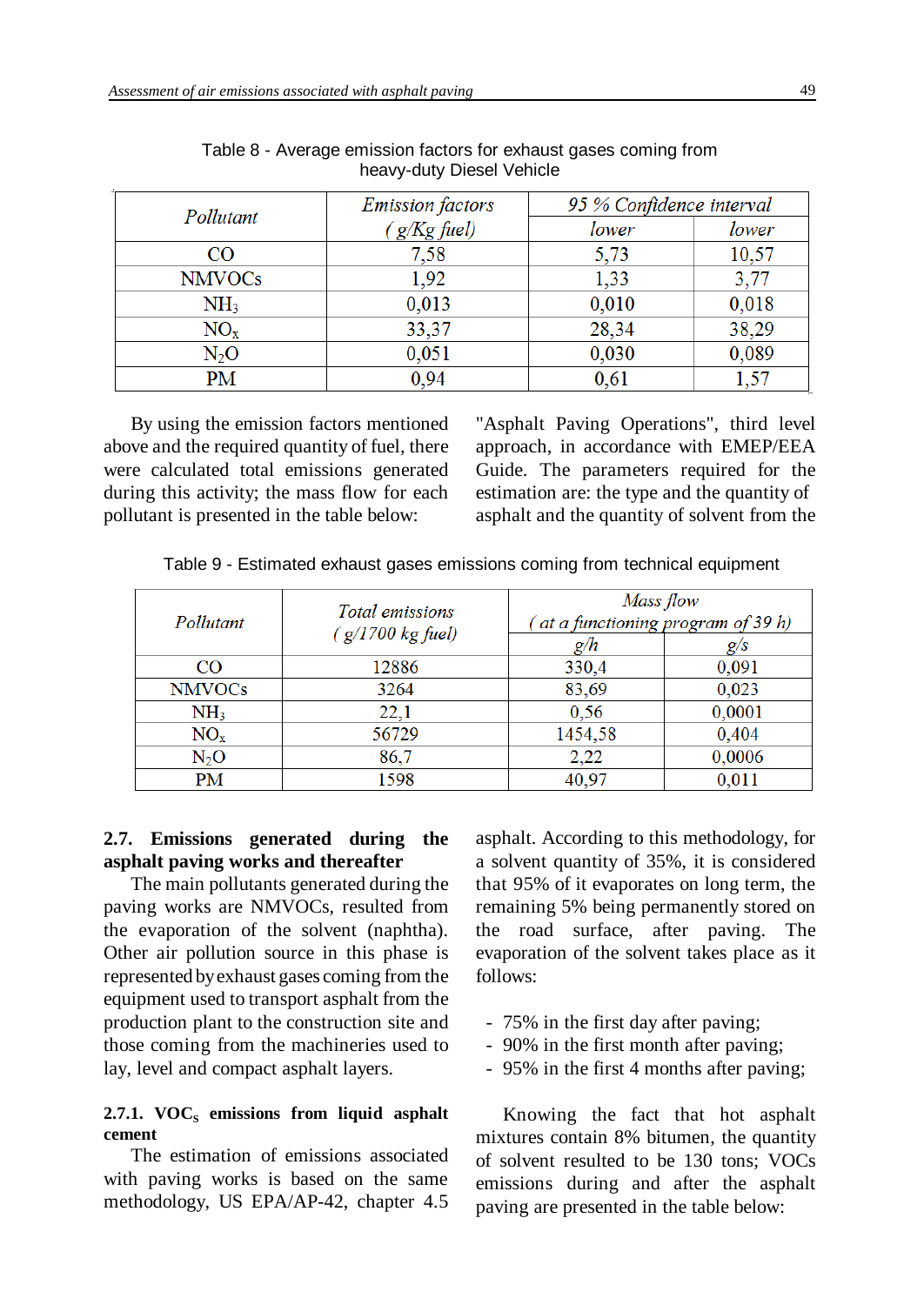|               | Total quantity of<br>evaporated solvent | Quantity of evaporated solvent (tons) |                |                   |                 |
|---------------|-----------------------------------------|---------------------------------------|----------------|-------------------|-----------------|
| Pollutant     | (t/4641,156 mixture<br>tons)            | First day                             | First<br>month | First 4<br>months | On long<br>term |
| <b>NMVOCs</b> | 123.5                                   | 92,625                                | 111,15         | 117,32            | 123.5           |

Table 10 - Estimated NMVOCs emissions during and after the asphalt paving works

### **2.7.2 Exhaust gases emissions generated by the equipment used for asphalt paving works**

The parameters considered for the estimation of the emissions generated in the paving phase are:

- time required to finish the works: 32 hours;
- specific fuel consumption of the equipment used during paving works (4 dump trucks, 2 distributors - asphalt paver, 3 compactor cylinders and 1 brush machine): 2900 lt Diesel fuel (ca. 2465 kg).

The emissions were estimated considering the following average emission factors for exhaust gases generated by transportation – for heavy-dutydiesel vehicles – in accordance with EMEP/EEA Guide 2013, code NFR 1.A.3.b.iii. The results are presented in the table below.

of air pollution, in all working phases and even after the construction works are finished. Estimated impact is temporary and reversible and it manifests itself mostly during construction works. The equipment operated in the asphalt production phase and in the construction phase contributes to changes in air quality on a limited area, at the construction site, because of the generated emissions (exhaust gases, NMVOCs and TSP). Also, raw materials silos represent a source of particle emission, with a reduced impact on the quality of air and vegetation in the area.

Although most of these emissions are fugitive, they can be estimated by using different guides and methods described in various legislative documents. Emission estimation is important for environmental impact assessment. Even though a

| <i>Emission factor</i><br>Pollutant |                    | Estimated<br>emissions | Mass flow<br>(at a functioning program of 39 h) |        |
|-------------------------------------|--------------------|------------------------|-------------------------------------------------|--------|
|                                     | $(g/2465 kg$ fuel) | (g/2465 kg)<br>fuel)   | g/h                                             | g/s    |
| <b>CO</b>                           | 7,58               | 18.684,7               | 583                                             | 0,162  |
| <b>NMVOCs</b>                       | 1.92               | 4.732,8                | 147.9                                           | 0,041  |
| NH <sub>3</sub>                     | 0,013              | 32,04                  | 1,001                                           | 0,0002 |
| $NO_{x}$                            | 33,37              | 82.257                 | 2570,5                                          | 0.71   |
| $N_2O$                              | 0.051              | 15,15                  | 0.47                                            | 0,0001 |
| PM                                  | 0.94               | 2.317.1                | 72.4                                            | 0.02   |

Table 11 - Estimated exhaust gases emissions generated by equipment during asphalt paving

# **3. Conclusions**

This study showed that infrastructure development represents a significant source

significant part of these emissions reach the atmosphere, the quantity of air polluting emissions can be reduced by using high-performance equipment for asphalt production and transportation or byadopting